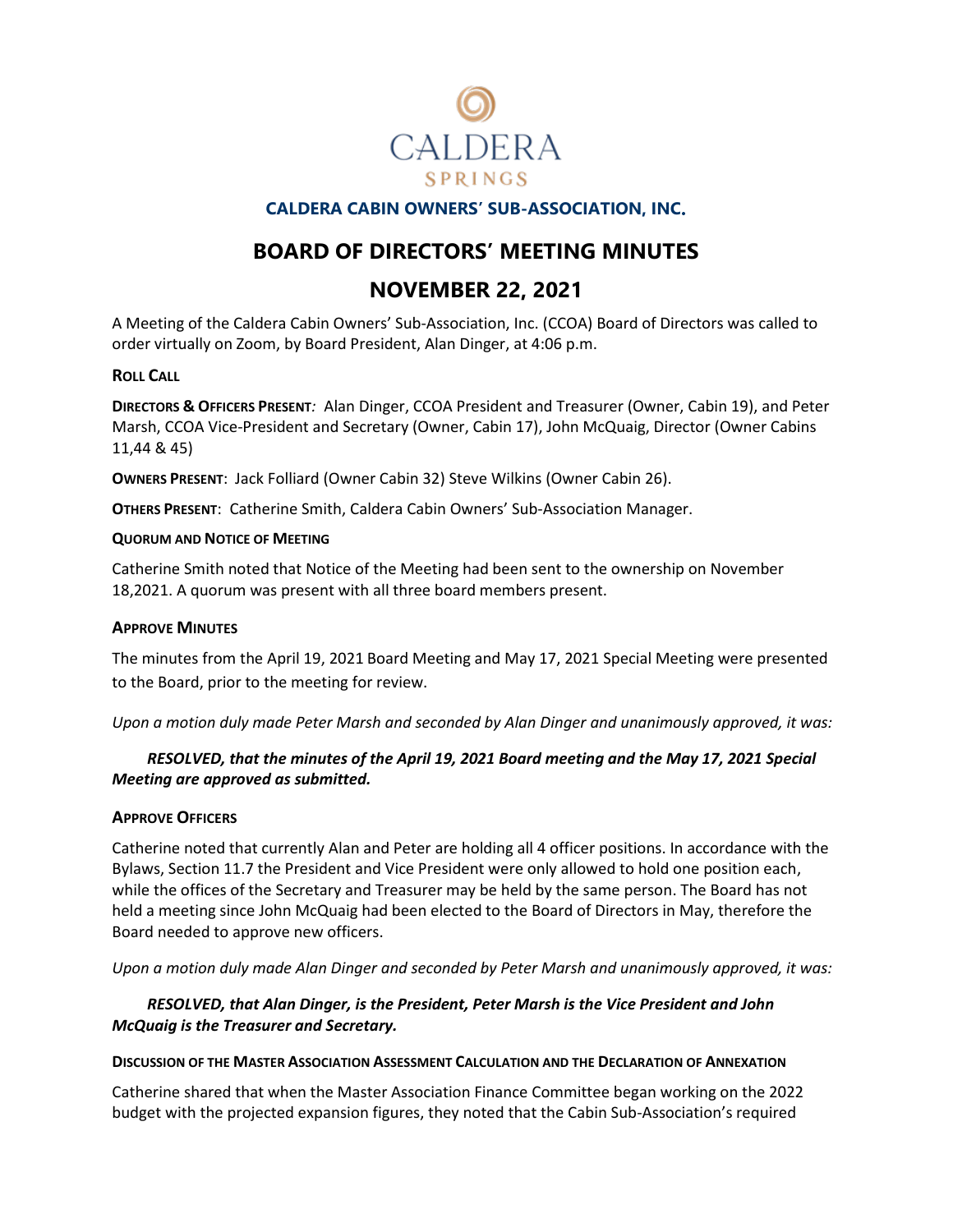# **Caldera Cabin Owners' Sub-Association Annual Meeting November 22, 2021** Page **2** of **3**

payment of 10% of all the Master Association expenses, and Golf Course requirement to pay 5%, were increasing substantially, while the owner's assessments were increasing at a much lower percentage. (Both entities have the same respective percentages of the votes of the Association.) The Declarant had brought up this issue in August but had been told by their legal counsel that there was no way to address this inequity, without a unanimous vote of the Master Association Membership.

The Master Association Board agreed to have their attorney reach out to the Declarant's legal counsel regarding the wording in Section 2.9 of the Master Association CC&R's to see if there was any way that a fairer percentage of expenses and voting for the Cabin Association and Golf Course could be addressed through the Declaration of Annexation, as the new lots are annexed into the community. The attorneys were able to find a suitable resolution to the assessment calculations, so as additional lots are annexed into the Master Association, the Cabin Sub-Association and Golf Course percentages of the expenses would represent a closer percentage of their membership. The attorneys also concluded that there was no ability to change the voting percentages without a unanimous vote of the Master Association membership.

There had also been conversations with the Cabin President, Alan Dinger, about possibly dissolving the Cabin Association. The Association's attorney investigated this briefly, before this meeting, and stated it might be possible to dissolve the Association but there would likely need to be approval by 75% of the owners and 75% of any mortgage holders. This too, would solve the assessment calculation issue, but again, would not solve the voting percentage issue and the 45 Cabin owners would still have 10% of the vote of the Master Association membership and the Golf Course would still have 5% of the vote.

Alan stated that he agreed that the best answer at this time was for the Declarant to move forward with the changes to the Declaration of Annexation which address the assessment calculation more fairly to the Cabin ownership. He also noted that the Cabins should support a vote in the future, to address the voting percentages, if an Amendment to the Master Association CC&R's was proposed. There was no action needed to be taken by the Cabin Board at this time.

# **DISCUSSION OF THE DRAFTED 2022 BUDGET**

Catherine then presented the drafted 2022 budget to the Board. She noted the largest increases were to the Master Association of 10.06%; RAMS staffing up 10%; and the landscaping contract was going up by 10%, as were the snow removal estimates. The Reserve Assessments for 2022 were being decreased by \$11,841 due to the over payment of Assessments to the Master Association, and the refund they provided in 2021, that the Cabin Board approved off-setting the Reserve assessments for the next 8 years. The net changes show an increase in Assessments from \$495 per month to \$510 per month.

*Upon a motion duly made John McQuaig and seconded by Alan Dinger and unanimously approved, it was:*

# *RESOLVED, that the 2022 Cabin Sub-Association budget is approved as presented, with an increase in assessments from \$495 per month to \$510 per month.*

### **DISCUSSION OF THE 2022 CONTRACTS**

Catherine presented the 2021-2022 snow removal contract with Springtime Landscaping, the 2022 staffing contract with Resort Association Management Services (RAMS); the 2022 management contract